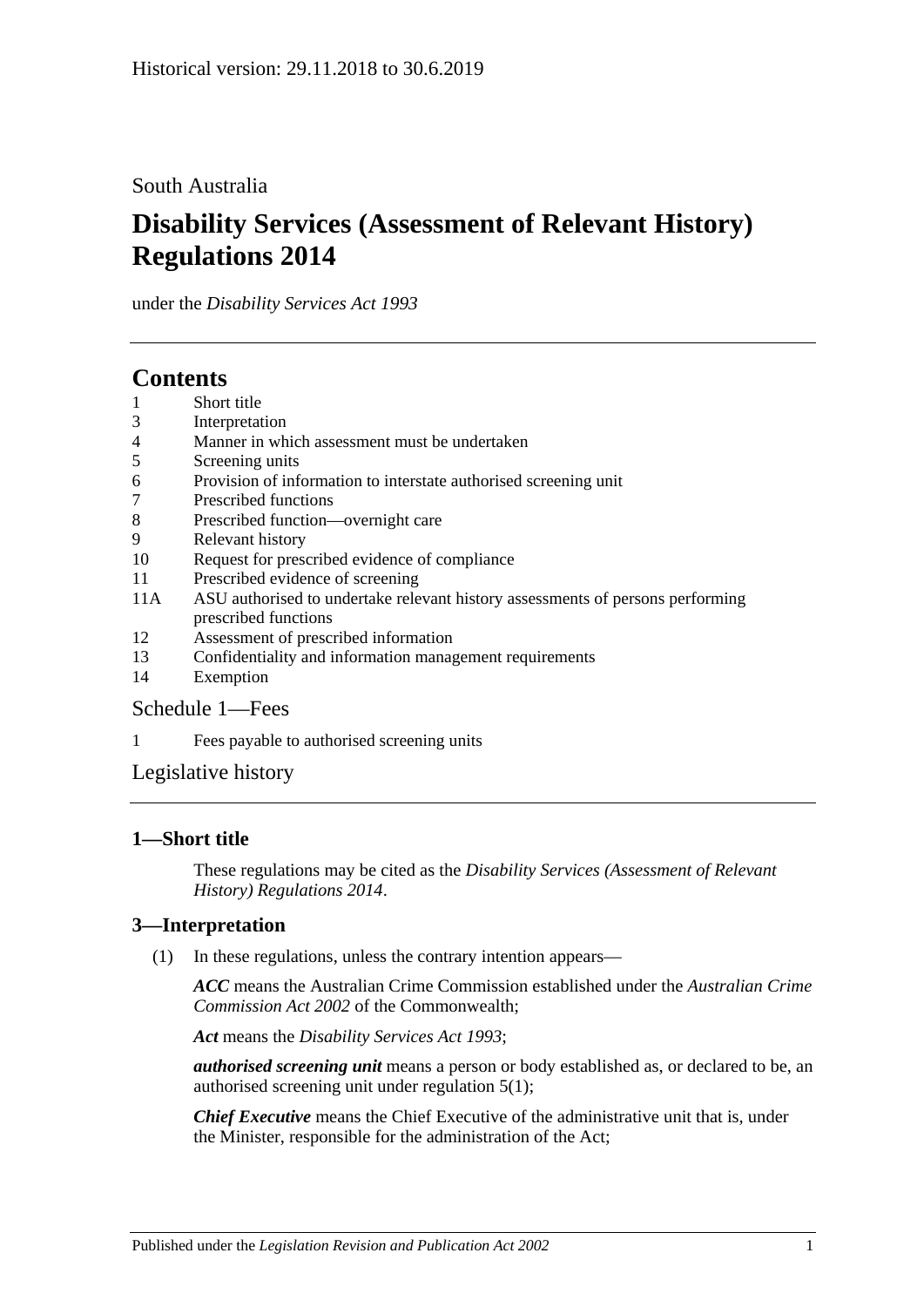*disability services employment screening* means undertaking an assessment of information about a person for the purpose of determining whether the person may, if appointed to, or engaged to act in, a position, pose a risk to the safety or welfare of people with a disability;

*interstate authorised screening unit* means a person or body declared to be an interstate authorised screening unit under [regulation](#page-1-5) 5(2).

(2) A term or phrase used in these regulations that is used in section 5B or 5C of the Act has the same meaning as in that section unless the contrary intention appears.

#### <span id="page-1-0"></span>**4—Manner in which assessment must be undertaken**

- (1) For the purposes of section 5B(1) and (2) of the Act, an assessment of a person's relevant history must be undertaken by an authorised screening unit.
- (2) For the purposes of section  $5C(3)(a)$  of the Act, an assessment of a person's relevant history must be undertaken by—
	- (a) having an authorised screening unit assess the relevant history of the person; or
	- (b) obtaining a criminal history report (such as a National Police Certificate) prepared by the ACC or an ACC accredited agency or broker.

#### <span id="page-1-4"></span><span id="page-1-1"></span>**5—Screening units**

- (1) The Chief Executive may, as the Chief Executive thinks fit—
	- (a) establish authorised screening units; or
	- (b) declare, by notice in the Gazette, that a person or body is an authorised screening unit,

for the purposes of undertaking relevant history assessments under the Act.

<span id="page-1-5"></span>(2) The Chief Executive may, by notice in the Gazette, declare that a person or body is an interstate authorised screening unit for the purposes of these regulations.

#### <span id="page-1-2"></span>**6—Provision of information to interstate authorised screening unit**

Despite any other Act or law, information forming part of a person's relevant history may be provided by the Crown, or an agency or instrumentality of the Crown, to an interstate authorised screening unit for the purpose of undertaking disability services employment screening as authorised or required under a law of another State or Territory, or of the Commonwealth.

#### <span id="page-1-3"></span>**7—Prescribed functions**

For the purposes of paragraph (c) of the definition of *prescribed functions* in section 5B(6) of the Act, the following kinds of records are prescribed (where such records relate to a person with a disability):

- (a) records of a disability service;
- (b) records of an educational or child care service;
- (c) records of a health service (within the meaning of the *[Health Care Act](http://www.legislation.sa.gov.au/index.aspx?action=legref&type=act&legtitle=Health%20Care%20Act%202008) 2008*);
- (d) records made or kept in connection with the administration of the following: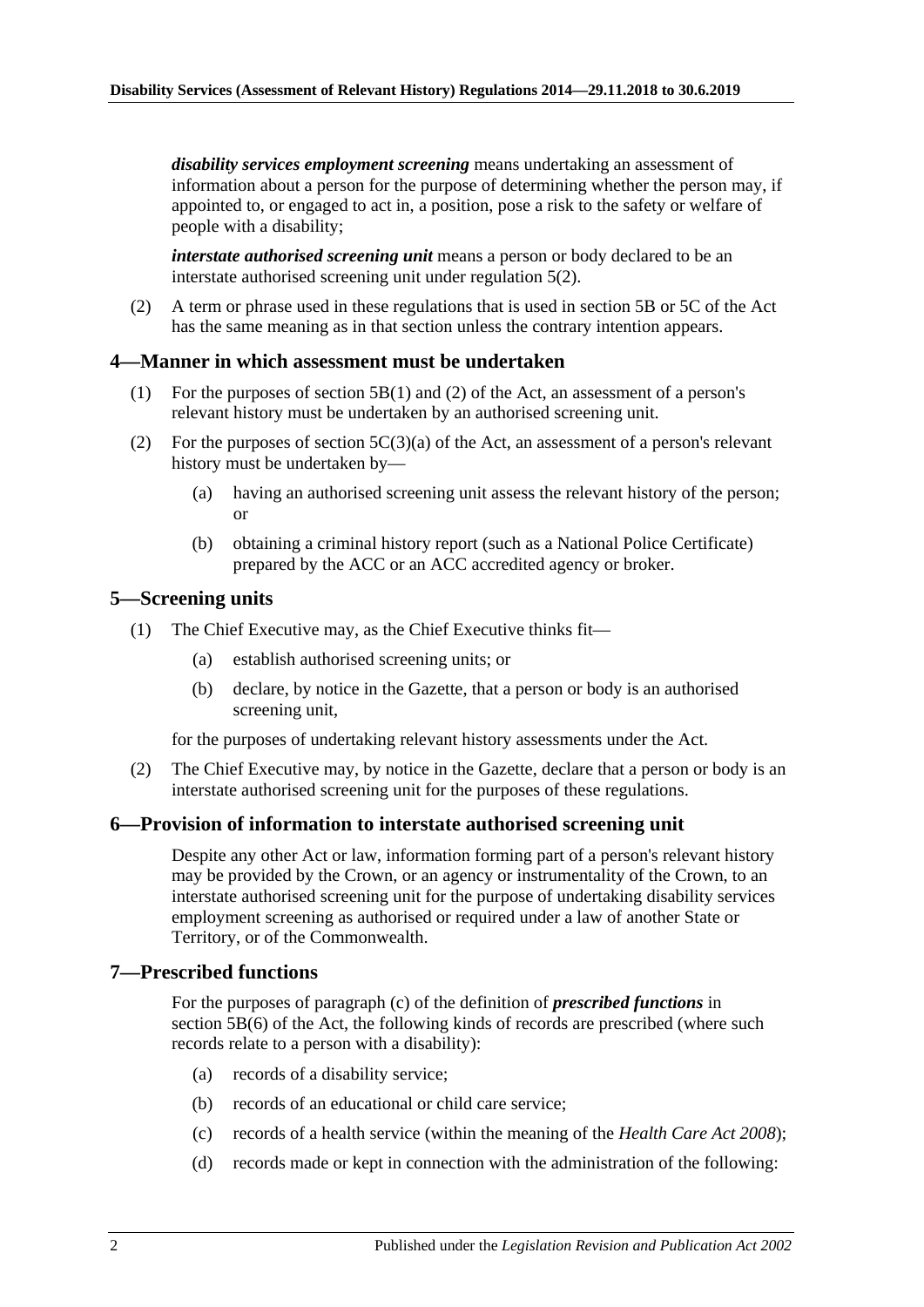- (i) *[Children's Protection Act](http://www.legislation.sa.gov.au/index.aspx?action=legref&type=act&legtitle=Childrens%20Protection%20Act%201993) 1993*;
- (ii) *[Disability Services Act](http://www.legislation.sa.gov.au/index.aspx?action=legref&type=act&legtitle=Disability%20Services%20Act%201993) 1993*;
- (iii) *[Family and Community Services Act](http://www.legislation.sa.gov.au/index.aspx?action=legref&type=act&legtitle=Family%20and%20Community%20Services%20Act%201972) 1972*;
- (iv) *[Supported Residential Facilities Act](http://www.legislation.sa.gov.au/index.aspx?action=legref&type=act&legtitle=Supported%20Residential%20Facilities%20Act%201992) 1992*;
- (e) records relating to legal proceedings.

#### <span id="page-2-0"></span>**8—Prescribed function—overnight care**

- (1) The provision of overnight care is prescribed for the purposes of paragraph (d) of the definition of *prescribed functions* in section 5B(6) of the Act.
- (2) In this regulation—

*overnight care* means care provided to a person with a disability overnight and involving sleeping arrangements (whether such care is provided on a short term or ongoing basis).

#### <span id="page-2-1"></span>**9—Relevant history**

- <span id="page-2-2"></span>(1) For the purposes of paragraph (a)(v) of the definition of *relevant history* in section 5B(6) of the Act, the following persons and bodies are prescribed:
	- (a) the administrative unit that is, under the Minister, responsible for the administration of the Act;
	- (b) the administrative unit that is, under the Minister, responsible for the administration of the *[Children's Protection Act](http://www.legislation.sa.gov.au/index.aspx?action=legref&type=act&legtitle=Childrens%20Protection%20Act%201993) 1993*;
	- (c) the administrative unit that is, under the Minister, responsible for the administration of the *[Supported Residential Facilities Act](http://www.legislation.sa.gov.au/index.aspx?action=legref&type=act&legtitle=Supported%20Residential%20Facilities%20Act%201992) 1992*;
	- (d) a licensing authority within the meaning of the *[Supported Residential](http://www.legislation.sa.gov.au/index.aspx?action=legref&type=act&legtitle=Supported%20Residential%20Facilities%20Act%201992)  [Facilities Act](http://www.legislation.sa.gov.au/index.aspx?action=legref&type=act&legtitle=Supported%20Residential%20Facilities%20Act%201992) 1992*;
	- (e) the Courts Administration Authority;
	- (f) a prescribed disability service provider that is not a government department, agency or instrumentality;
	- (g) an authorised screening unit.
- (2) Information is excluded from the ambit of the definition of *relevant history* in section 5B(6) of the Act if—
	- (a) in respect of a relevant history assessment in relation to which the administrative unit referred to in [subregulation](#page-2-2) (1)(b) holds relevant information—the information is excluded under regulation 10B(2) of the *[Children's Protection Regulations](http://www.legislation.sa.gov.au/index.aspx?action=legref&type=subordleg&legtitle=Childrens%20Protection%20Regulations%202010) 2010* for the purposes of those regulations; or
	- (b) in respect of a relevant history assessment of a kind determined by the Chief Executive—the Chief Executive determines, for reasons based on the nature and quality of the information or on other reasonable grounds, that the information should be so excluded.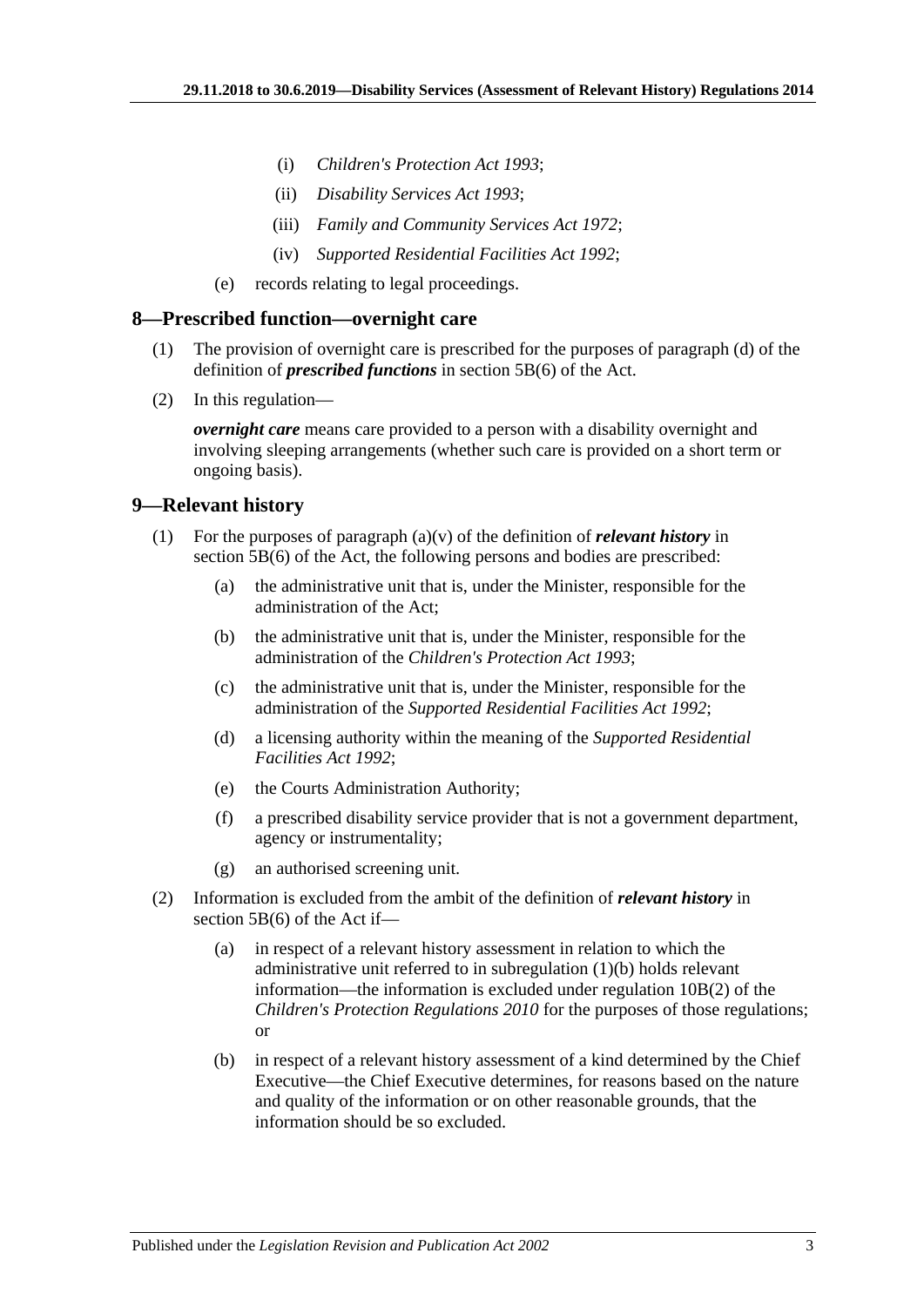#### <span id="page-3-0"></span>**10—Request for prescribed evidence of compliance**

For the purposes of section  $5C(5)(c)$  of the Act, a request must—

- (a) in the case of a request made by a person with a disability in respect of whom the prescribed function is being performed—be made orally or in writing; or
- (b) in the case of a request made by a parent, guardian or carer of such a person with a disability—
	- (i) be made in writing; and
	- (ii) include the name of the person making the request; and
	- (iii) specify whether the person making the request is the parent, guardian or carer of the person with a disability.

#### <span id="page-3-1"></span>**11—Prescribed evidence of screening**

For the purposes of section 5C(5) of the Act, the following kinds of evidence are prescribed:

- (a) a criminal history report (such as a National Police Certificate) prepared by any of the following within the 3 years preceding the request:
	- (i) South Australia Police;
	- (ii) CrimTrac or a CrimTrac accredited agency or broker;
	- (iii) the ACC or an ACC accredited agency or broker; or
- (b) a relevant history assessment report prepared by an authorised screening unit; or
- (c) any other evidence of a kind approved by the Chief Executive for the purposes of this regulation.

#### <span id="page-3-2"></span>**11A—ASU authorised to undertake relevant history assessments of persons performing prescribed functions**

- <span id="page-3-4"></span>(1) Pursuant to section 5B(4)(b) of the Act, an authorised screening unit is, by force of this regulation, authorised to undertake an assessment of the relevant history of any person who performs, or is to perform, a prescribed function (whether or not the service is being provided by a prescribed disability services provider).
- (2) To avoid doubt, [subregulation](#page-3-4) (1) is in addition to and does not affect a requirement for an assessment of a person's relevant history under section 5B or 5C of the Act.

#### <span id="page-3-3"></span>**12—Assessment of prescribed information**

- (1) An authorised screening unit must not undertake an assessment of prescribed information if—
	- (a) the assessment is not authorised or required under the Act, or otherwise authorised by law; or
	- (b) the prescribed information was provided to the authorised screening unit for specified purposes that do not include disability services employment screening.

Maximum penalty: \$10 000.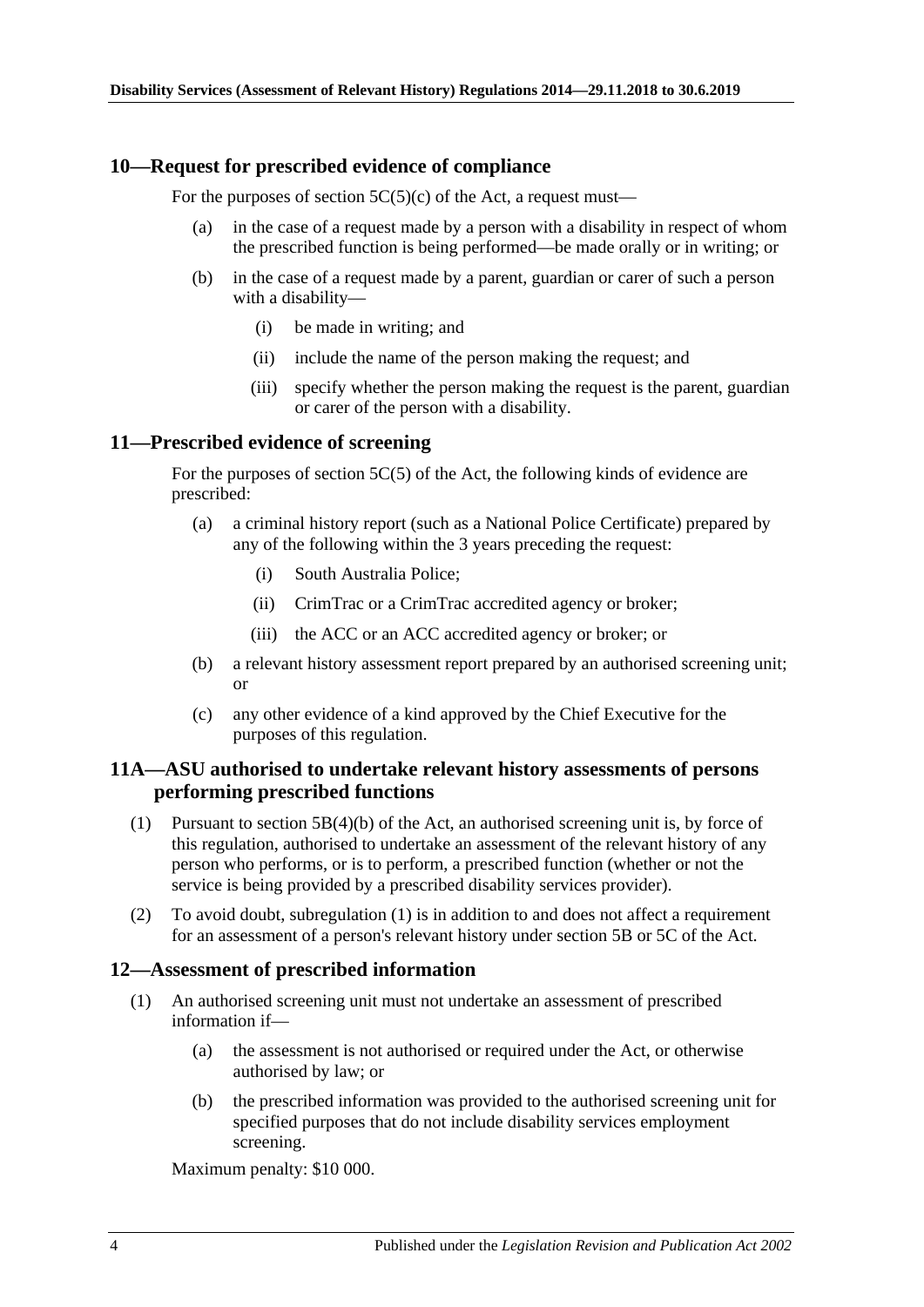(4) In this regulation—

*prescribed information* means information of a kind specified in subparagraph (ii), (iii), (iv) or (v) of paragraph (a) of the definition of *relevant history* in section 5B(6) of the Act.

#### <span id="page-4-0"></span>**13—Confidentiality and information management requirements**

- (1) A person who, in the course of carrying out functions of—
	- (a) a responsible authority; or
	- (b) an organisation to which a responsible authority communicates information forming part of a person's relevant history; or
	- (c) an organisation that prepares a relevant history report for a responsible authority; or
	- (d) an authorised screening unit,

has, or has had, access to information forming part of a person's relevant history must not disclose such information except—

- (e) to, or with the consent of, the person to whom the information relates; or
- (f) as may be authorised or required by law.

Maximum penalty: \$10 000.

- (2) The responsible authority for an organisation to which section 5B of the Act applies must ensure that information forming part of—
	- (a) a person's relevant history; or
	- (b) an assessment obtained from an authorised screening unit,

is dealt with in accordance with any standards for dealing with such information published from time to time by the Chief Executive (insofar as such standards are applicable to the organisation).

Maximum penalty: \$5 000.

#### <span id="page-4-1"></span>**14—Exemption**

- (1) A responsible authority for a prescribed disability service provider is exempt from the requirement under section  $5B(1)$  of the Act to ensure that an assessment of a person's relevant history is undertaken before the person is appointed to, or engaged to act in, a prescribed position if—
	- (a) a child-related employment screening has been carried out in relation to the person within the preceding 3 years; and
	- (b) the child-related employment screening—
		- (i) indicates that the person does not pose a risk to the safety of children if engaged in child-related employment; or
		- (ii) does not indicate that the person is unsuitable to be engaged in child-related employment (however described).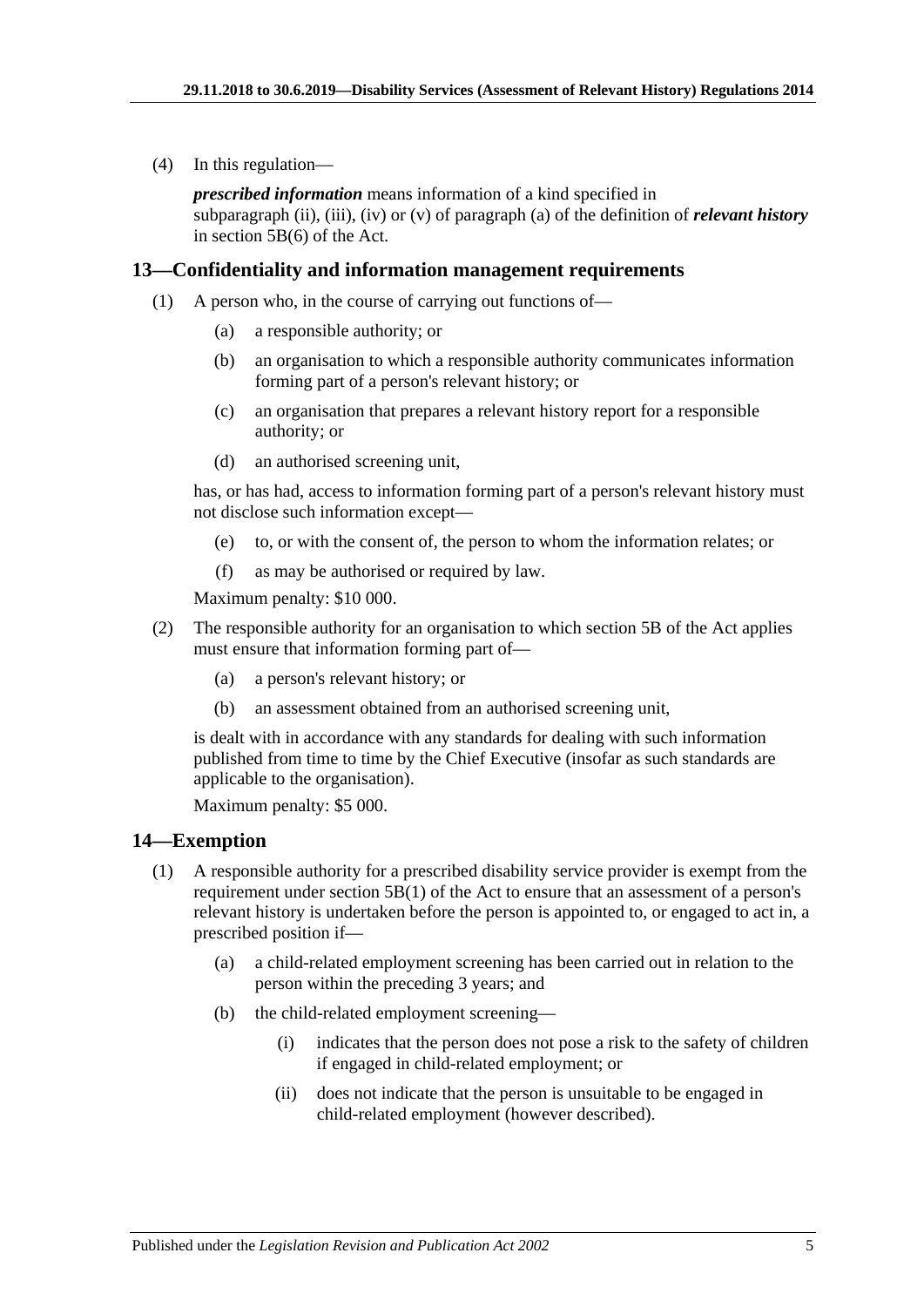(2) In this regulation—

*child-related employment*—a person is engaged in child-related employment if the person—

- (a) is appointed to, or is engaged to act in, a prescribed position (within the meaning of section 8B of the *[Children's Protection Act](http://www.legislation.sa.gov.au/index.aspx?action=legref&type=act&legtitle=Childrens%20Protection%20Act%201993) 1993*); or
- (b) performs a prescribed function (within the meaning of section 8B of the *[Children's Protection Act](http://www.legislation.sa.gov.au/index.aspx?action=legref&type=act&legtitle=Childrens%20Protection%20Act%201993) 1993*);

*child-related employment screening*, in relation to a person, means an assessment of the person's relevant history (within the meaning of section 8B of the *[Children's](http://www.legislation.sa.gov.au/index.aspx?action=legref&type=act&legtitle=Childrens%20Protection%20Act%201993)  [Protection Act](http://www.legislation.sa.gov.au/index.aspx?action=legref&type=act&legtitle=Childrens%20Protection%20Act%201993) 1993*) for the purposes of section 8B of the *[Children's Protection](http://www.legislation.sa.gov.au/index.aspx?action=legref&type=act&legtitle=Childrens%20Protection%20Act%201993)  Act [1993](http://www.legislation.sa.gov.au/index.aspx?action=legref&type=act&legtitle=Childrens%20Protection%20Act%201993)* carried out in accordance with regulation 6(1)(b) of the *[Children's](http://www.legislation.sa.gov.au/index.aspx?action=legref&type=subordleg&legtitle=Childrens%20Protection%20Regulations%202010)  [Protection Regulations](http://www.legislation.sa.gov.au/index.aspx?action=legref&type=subordleg&legtitle=Childrens%20Protection%20Regulations%202010) 2010*.

# <span id="page-5-0"></span>**Schedule 1—Fees**

#### <span id="page-5-1"></span>**1—Fees payable to authorised screening units**

- (1) Subject to [subclause](#page-5-2) (3), the fees set out in the table below are payable to an authorised screening unit for conducting a relevant history assessment under these regulations.
- (2) The fees set out in the table do not include any GST that may be payable in respect of a particular fee.
- <span id="page-5-2"></span>(3) An authorised screening unit may determine circumstances in which a fee payable to the unit may be waived or remitted.

|                                                                                                                                                                  | Fee     |
|------------------------------------------------------------------------------------------------------------------------------------------------------------------|---------|
| If the applicant satisfies the authorised screening unit<br>that the relevant position is a voluntary position                                                   | no fee  |
| 2 If the applicant satisfies the authorised screening unit<br>that the relevant position is a student placement<br>arranged by or through a tertiary institution | \$54.00 |
| In any other case                                                                                                                                                | \$98.00 |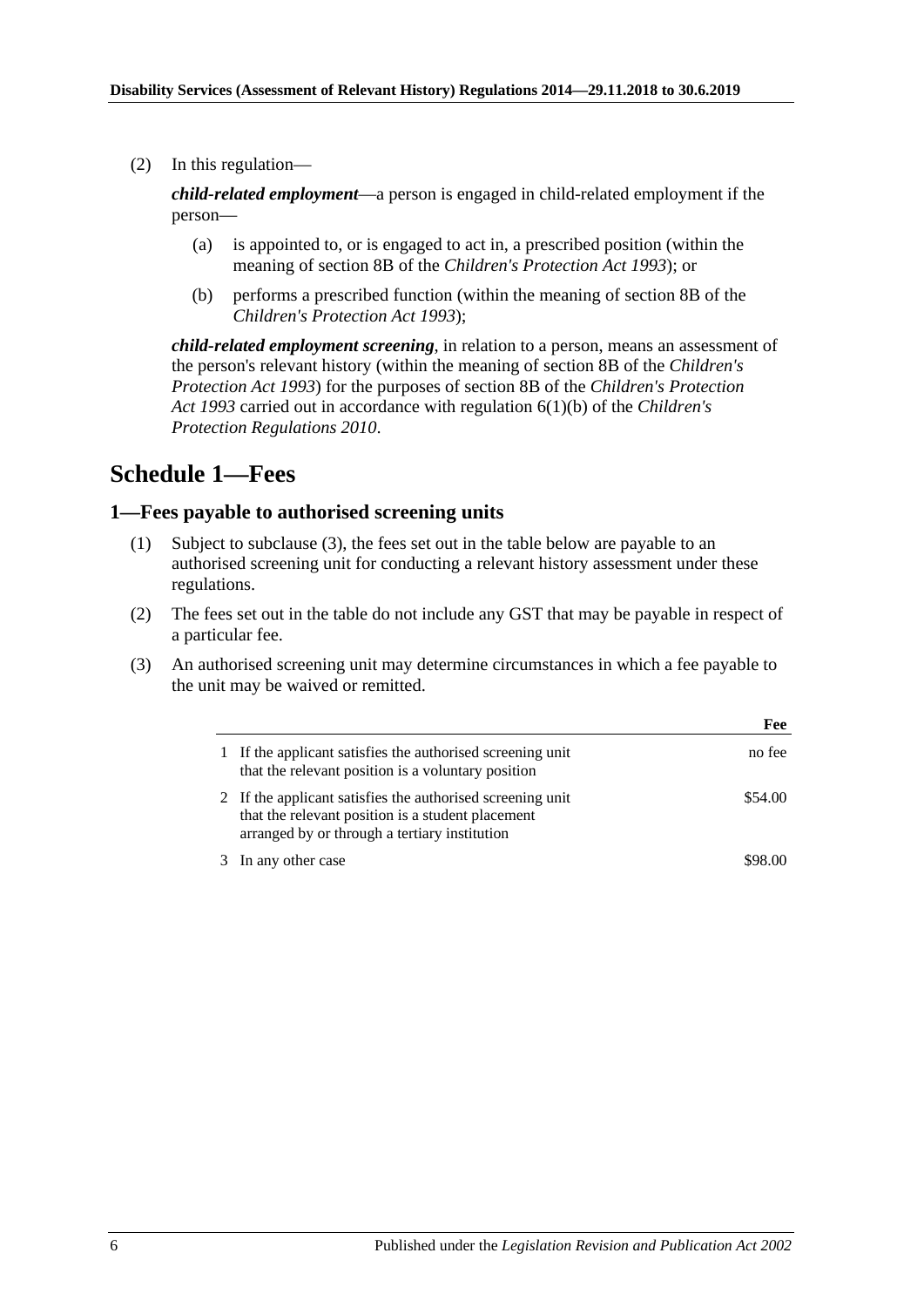# <span id="page-6-0"></span>**Legislative history**

# **Notes**

- Variations of this version that are uncommenced are not incorporated into the text.
- Please note—References in the legislation to other legislation or instruments or to titles of bodies or offices are not automatically updated as part of the program for the revision and publication of legislation and therefore may be obsolete.
- Earlier versions of these regulations (historical versions) are listed at the end of the legislative history.
- For further information relating to the Act and subordinate legislation made under the Act see the Index of South Australian Statutes or www.legislation.sa.gov.au.

# **Principal regulations and variations**

New entries appear in bold.

| Year No  |    | Reference                | Commencement      |
|----------|----|--------------------------|-------------------|
| 2014     | 60 | Gazette 13.2.2014 p960   | $16.2.2014$ : r 2 |
| 2014 196 |    | Gazette 26.6.2014 p3074  | $1.7.2014$ : r 2  |
| 2015 90  |    | Gazette 18.6.2015 p2638  | $1.7.2015$ : r 2  |
| 2016 53  |    | Gazette 16.6.2016 p2121  | $16.6.2016$ : r 2 |
| 2016 70  |    | Gazette 23.6.2016 p2181  | $1.7.2016$ : r 2  |
| 2016 171 |    | Gazette 30.6.2016 p2790  | $1.7.2016$ : r 2  |
| 2017 76  |    | Gazette 7.6.2017 p2046   | $7.6.2017$ : r 2  |
| 2017 117 |    | Gazette 22.6.2017 p2309  | $1.7.2017$ : r 2  |
| 2018 113 |    | Gazette 21.6.2018 p2308  | $1.7.2018$ : r 2  |
| 2018 233 |    | Gazette 29.11.2018 p4102 | 29.11.2018: r2    |
| 2019     | 62 | Gazette 13.6.2019 p1839  | 1.7.2019: r2      |

# **Provisions varied**

New entries appear in bold.

Entries that relate to provisions that have been deleted appear in italics.

| Provision          | How varied                                                            | Commencement |
|--------------------|-----------------------------------------------------------------------|--------------|
| r2                 | omitted under Legislation Revision and<br><b>Publication Act 2002</b> | 1.7.2014     |
| r <sub>3</sub>     |                                                                       |              |
| r3(1)              | varied by $53/2016$ r 4(1)                                            | 16.6.2016    |
| <b>ACC</b>         | inserted by 171/2016 r 4                                              | 1.7.2016     |
| $r \frac{3(2)}{2}$ | varied by $53/2016$ r 4(2)                                            | 16.6.2016    |
| r <sub>4</sub>     | substituted by $171/2016$ r 5                                         | 1.7.2016     |
| r <sub>5</sub>     |                                                                       |              |
| r 5(1)             | varied by $76/2017$ r 4                                               | 7.6.2017     |
| r 11               | varied by 171/2016 r 6                                                | 1.7.2016     |
|                    |                                                                       |              |